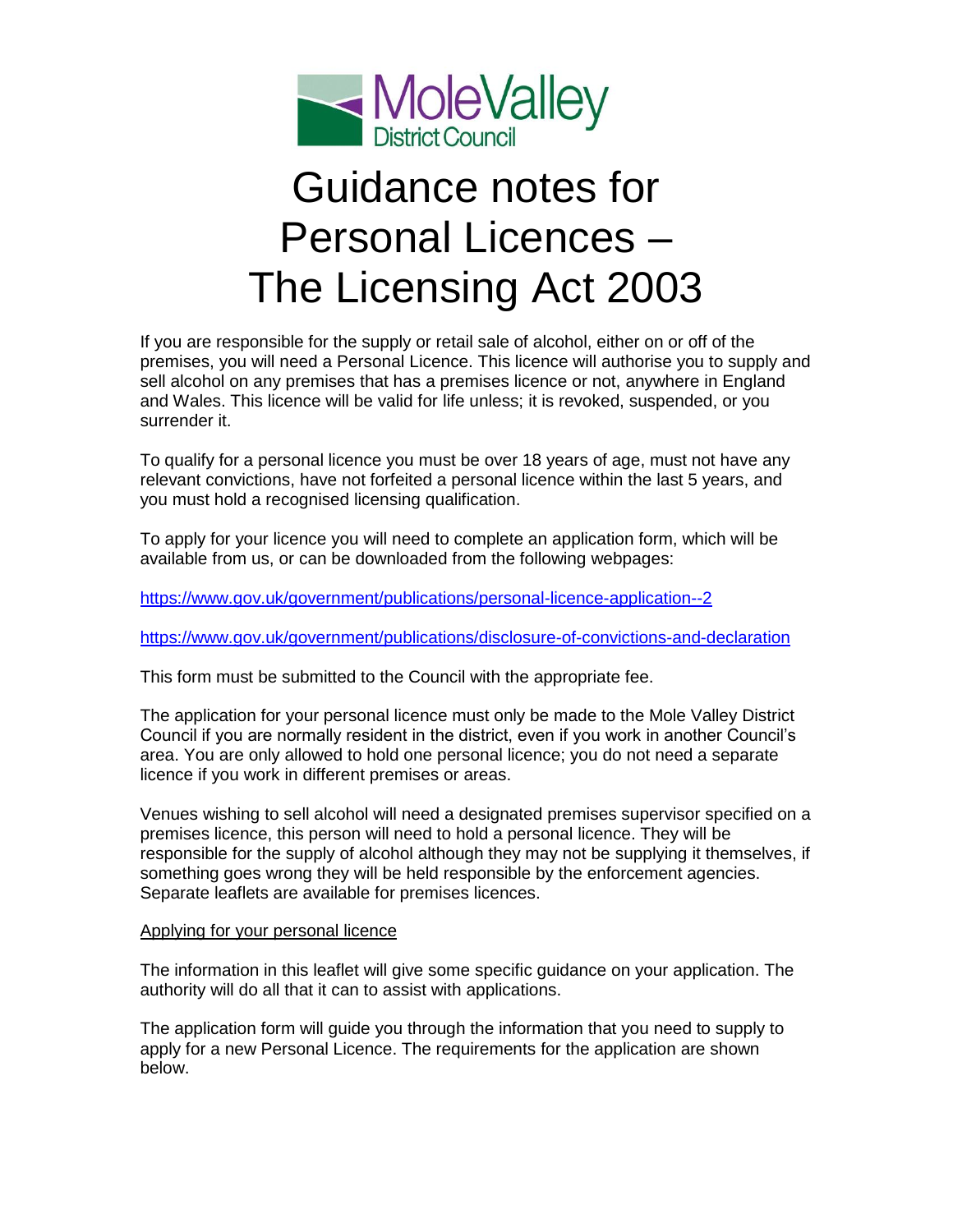### New licence application

If you are applying for a personal licence you will need to submit:

- The completed application form
- Two photographs of yourself
- Certificate of Accreditation (BIIAB Level 2, National Certificate for Personal Licence Holders or equivalent).
- A statement of convictions
- Proof of right to work in the United Kingdom (e.g. copy of passport)
- $\bullet$  The fee (£37)
- Criminal Records Disclosure/Certificate

The Council will consult the Police regarding your application if there are any relevant convictions disclosed.

#### **Photographs**

You will need to send in two photographs one of which is endorsed with a statement "I agree that this is a true likeness of ……(your name)……" and signed by one of the following; a solicitor, notary, teacher, lecturer, or other professional person. It is suggested that passport photographs produced by a machine which is approved by the passport office is the best format to use. If the photograph is of poor quality, the application process may be delayed, subject to you supplying a suitable photograph.

#### Criminal Record Disclosure

In order to qualify for a new personal licence or to renew your personal licence you must be able to prove that you have no unspent relevant convictions, either in the UK or foreign equivalents.

The company 'Disclosure Scotland' can supply you with a basic disclosure and they can be obtained from their website – [www.disclosurescotland.co.uk](http://www.disclosurescotland.co.uk/) - The full list of relevant convictions can be found in the Act, these include; offences of dishonesty, offences under the Misuse of Drugs Act, sexual offences, drink driving, illegal use and possession of firearms. This list is not complete; you must refer to schedule 4 of the 2003 Licensing Act for the full list. You can also contact your local police station for guidance on how to obtain this record.

#### Statement of Convictions

For all applications you will need to complete a statement of convictions, this will be particularly relevant if you have unspent relevant convictions from outside of the UK. You should seek professional advice if you are unsure of the relevance of your convictions. Please remember it is a criminal offence to make a false declaration on the application, this includes leaving out information.

## Fees

The fee for the initial new application is £37 with cheques made payable to Mole Valley District Council. For full details of all of the various charges please see our website: